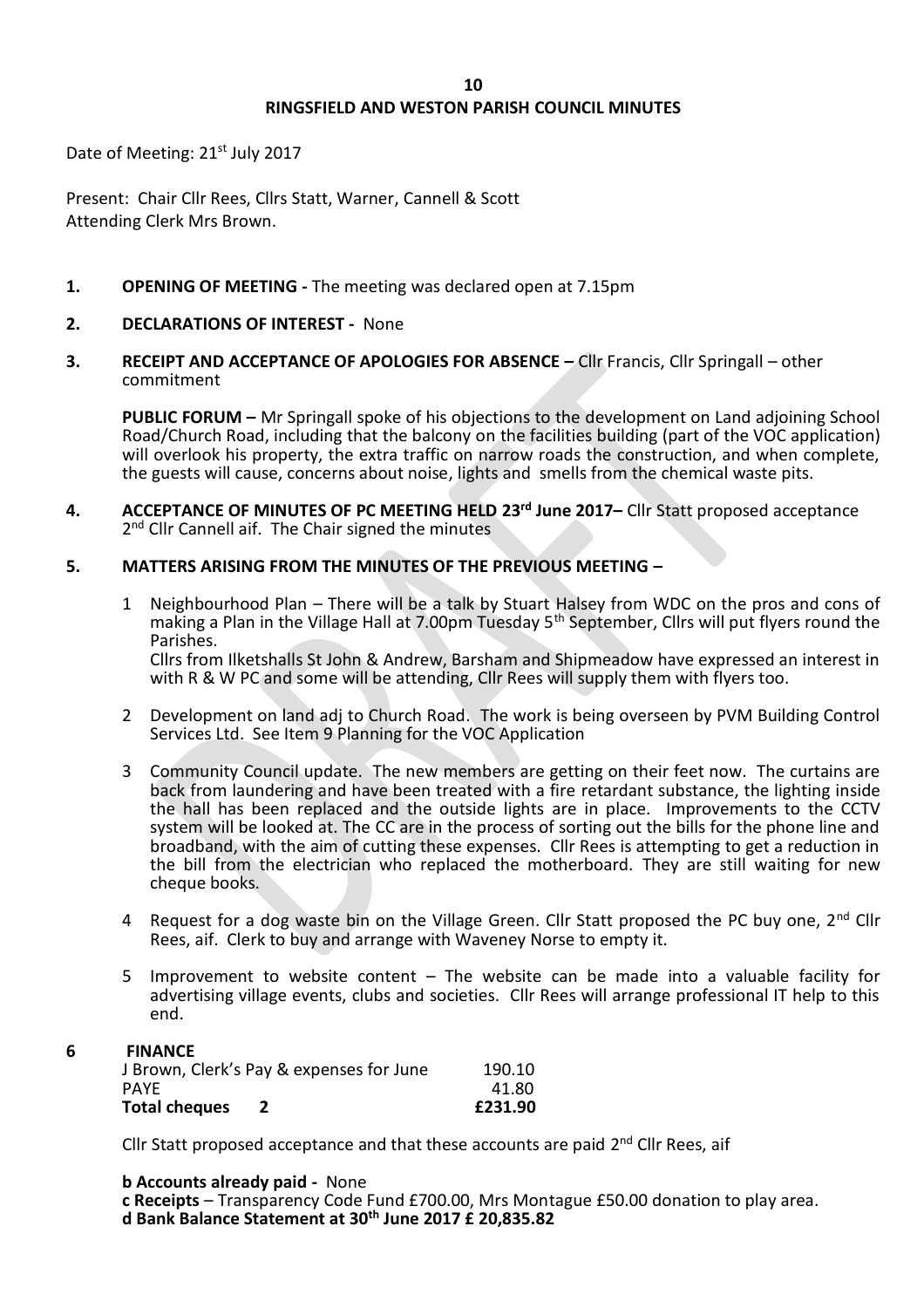# **e Presentation of Bank Reconciliation** circulated

**f Budget to Actual Figures June 2017** – To be reviewed - circulated. The Cllrs were asked to look at the figures and think if any amounts need to be added/removed for the Precept Budget.

### **7 CORRESPONDENCE** - None .

## **8 PLANNING –**

# a.**Applications Rec'd –**

1) DC/17/2747/VOC Playters Solar Farm, Weston. Variation of condition3 of DC/14/1169/FUL. Installation of ground mounted photovoltaic plant including transformers, tracks, drainage, fencing, CCTV and all associated building and engineering operations for use for a period up to 25 years, to extend the potential operational period of the solar farm to 40 years.

Cllr Statt proposed acceptance to the above, 2<sup>nd</sup> Cllr Rees aif

2) DC/17/2934/VOC Mr Staniforth, Land adj to School Road/Church Road. Variations of conditions 2 & 11 of DC/11/0914/FUL. Amended design/layout of facilities block, additional parking spaces adj to approved cabins.

After a long discussion Cllr Rees reluctantly, as refusal can only be made in accordance with planning laws, proposed acceptance, 2<sup>nd</sup> Cllr Statt with observations along the following lines:

- 1) The entrance to the development does not appear to be wide enough for large vehicles to turn in from School Road
- 2) Traffic accessing the site has to use roads that are so narrow 2 large vehicles cannot pass each other without mounting the verges causing damage to already weak verges which could not withstand sustained heavy traffic.
- 3) The lighting on site should be motion activated for the sake of near neighbours.
- 4) There should be a restriction on noise after 11.30. Ringsfield Village Hall was sited precisely so that the previously vacant plot of land, where this development is being built, acted as a sound barrier for close neighbours.
- 5) The lodges are large and the PC would like reassurance that they cannot become permanent residences in the future, and would like to know what the plans for the site are for the next 2,5 & 10 years.
- 6) One of the conditions of original permission was that a lodge can only be occupied by the same person for 28 days per month with 84 days in between each day, will this restriction still apply?
- 7) There is concern that the chemical waste pits will smell, and it is not clear how they will operate.
- 8) The proposed balcony on the larger facilities building will overlook the property opposite, perhaps some sort of screening could be installed?

## **b Decisions Rec'd–**

DC/17/2089/FUL Mr & Mrs Frost, Ringsfield Hall. Construction of a single storey rear extension. GRANTED with 3 conditions.

DC/17/1612/FUL Triple Trees, Cucumber Lane. Replacement of existing bungalow with a 2 storey dwelling and subservient connected outbuildings. GRANTED with 9 conditions.